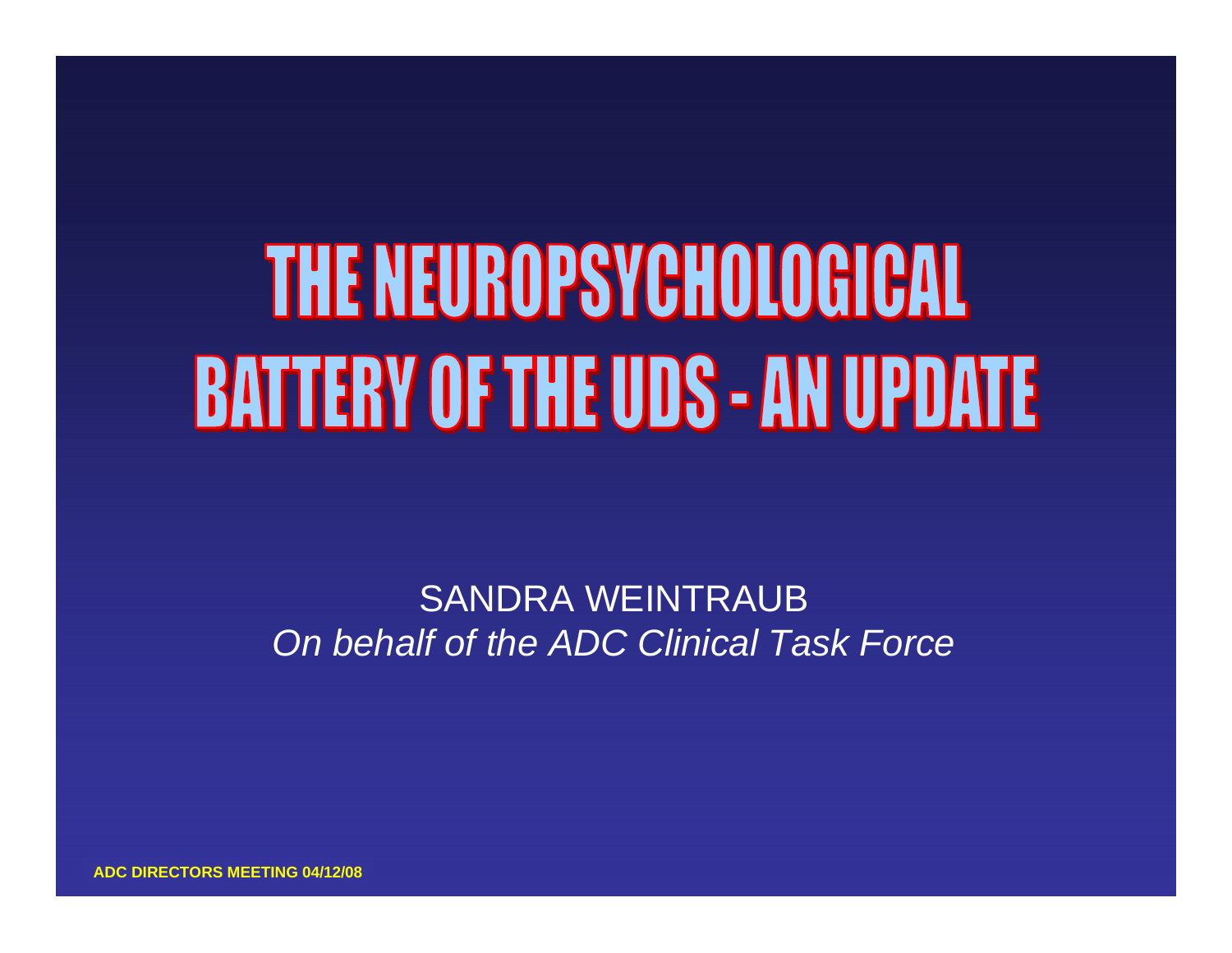### **ADC Clinical Task Force Members**

**Center Directors andCore Leaders John Morris: ChairmanSandra Weintraub: NeuroPsy Helena Chui Jeffrey Cummings Marcelle- Morrison-Bogorad Charles DeCarli Creighton Phelps Steven Ferris** Nina Silverberg **Douglas Galasko Neill Graff-RadfordElaine Peskind Walter Kukull David Salmon**

**Ex Officio**

**Richard Mayeux**

#### **NIA**

**NACC**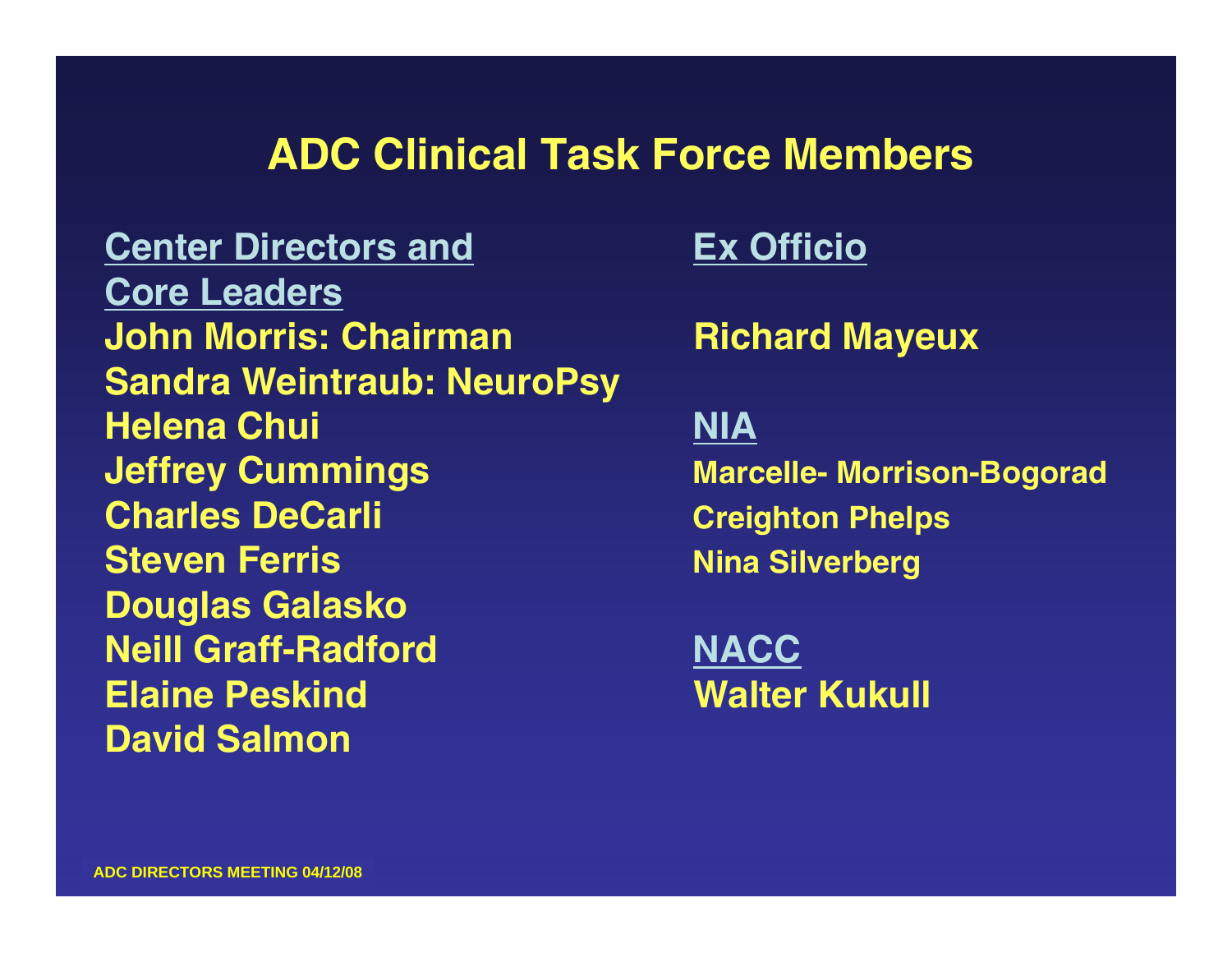*Thanks to all Center Directors, Clinical and Data Core leaders, and staff for feedback and suggestions*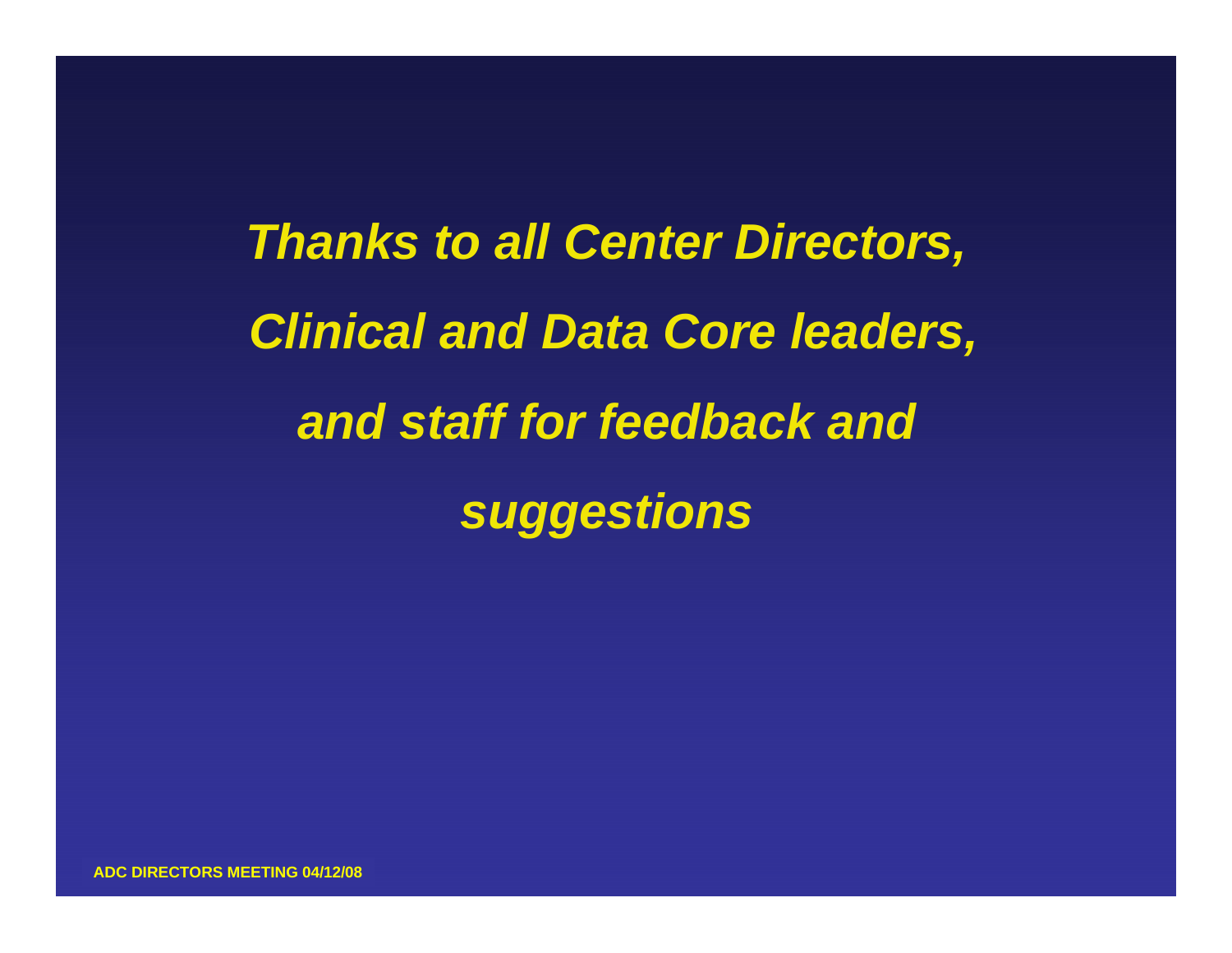# **Guiding Principles**

**1. Focus on domains useful in tracking trajectory from normal aging to MCI to AD and AD stages**

**2. Maintain continuity with tests used**

**3. Minimize burden on centers and research participants (time, effort)**

**4. Overlap with LOAD/ADNI**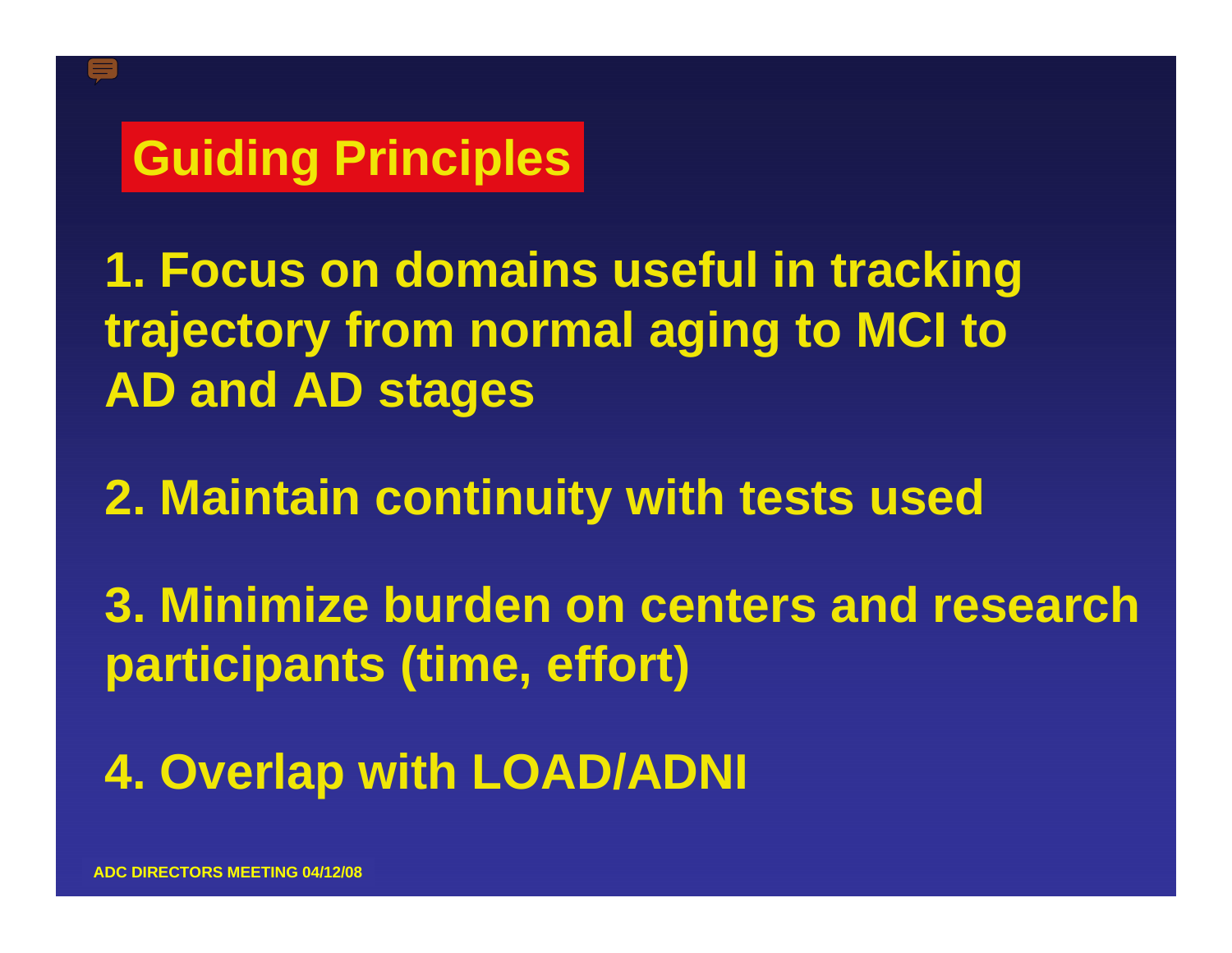

**Surveyed ADC tests, forms, populations, frequency of visits**

**Identified most common practices**

**Consulted with LOAD, ADNI**

**Created administration and scoring manual**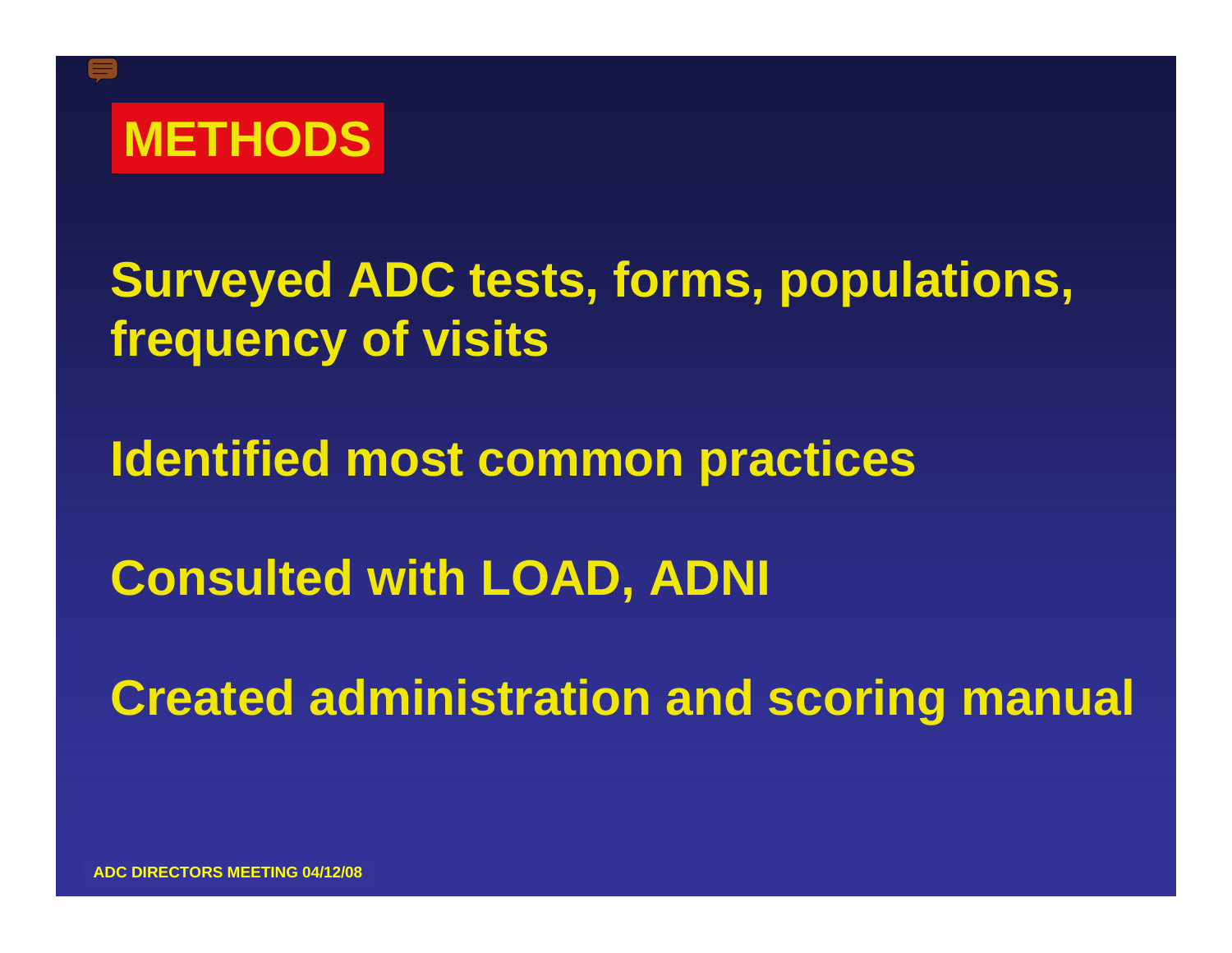

**Conducted meeting November 2005 to review administration/scoring protocols**

**Revisions made to manual and tests**

**Collected data: frozen September 2007**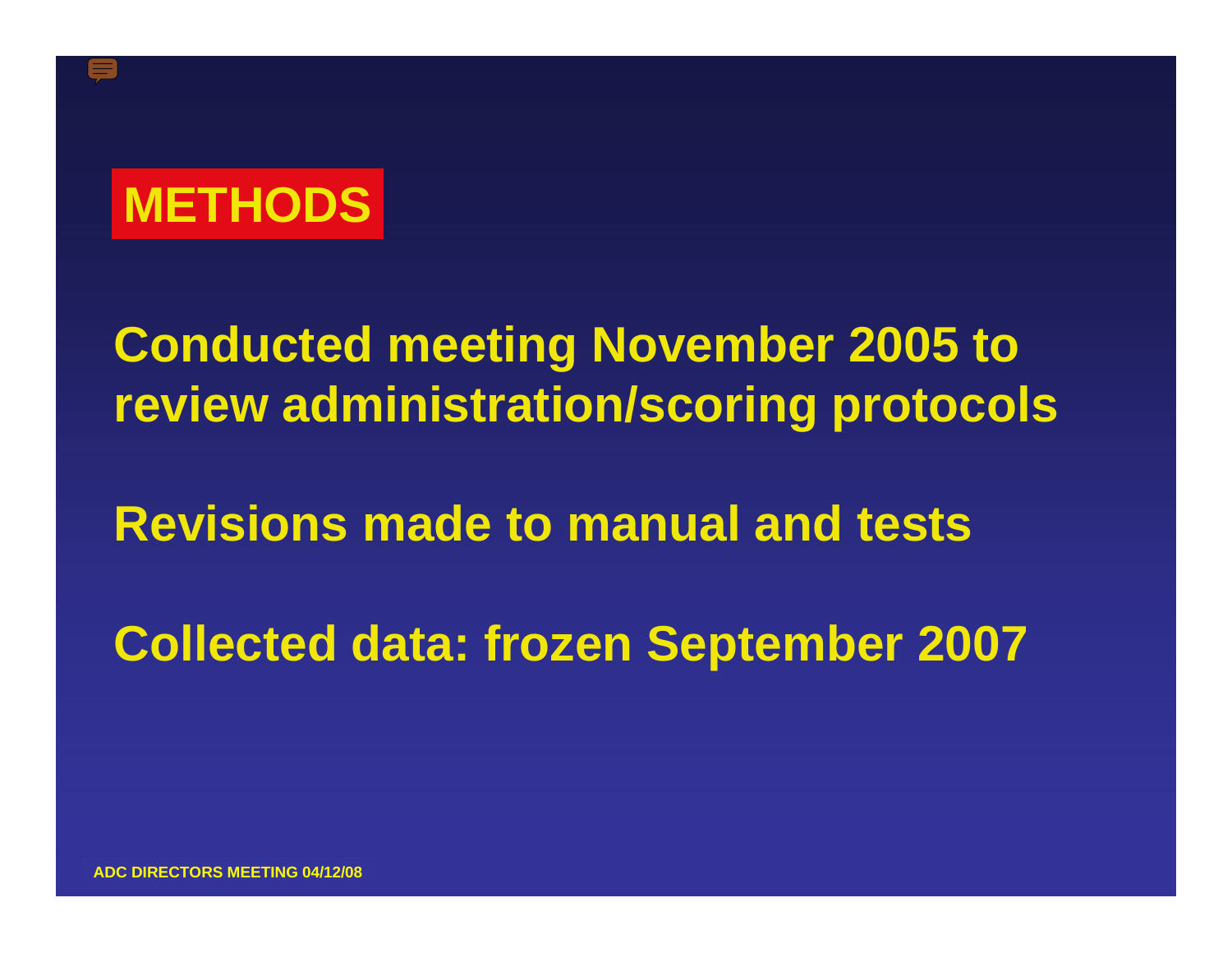#### $\frac{1}{2}$

#### **Table 1. NACC Database search of test measures used by 29 ADCÕs**

#### **Used by ³ 80% of centers (N)**

 Category Fluency (Animals) (28) Boston Naming Test (20, 30, 60 items) (26)

MMSE (Spell W-O-R-L-D backwards) (26)

Trail Making Tests (Part A or B) (26)

#### **Used by ³ 60-79% of centers (N)**

CDR-Global Score (24)

Letter Fluency Test (23)

Digit Span (WAIS-R) (21)

WMS (original, R or III) (21)

Geriatric Depression Scale (19)

Clock Drawing Test (19)

#### **Used by 40-59% of centers (N)**

CERAD Word List Learning (17)

Blessed Dementia Scale (16)

Block Designs (WAIS, WAIS-R, WAIS-III) (16)

Digit Symbol (16)

Neuropsychiatric Inventory (15)

Visual Reproduction (WMS,WMS-R,WMS-III) (14)

CERAD Neuropsychological Battery (13)

**Used by < 40% of centers (N<12)** Blessed Inf-Mem-Conc California Verbal Learning Test Mattis Dementia Rating Scale Global Deterioration Scale New Adult Reading Test AlzheimerÕs Disease Assessment Scale Lawton-Brody Activities of Daily Living Beck Depression Inventory Hopkins Verbal Learning Test Buschke Selective Reminding Test Rey Auditory Verbal Learning Test Telephone Interview of Cognitive State Fuld Object Memory Test Modified Mini Mental State (3MS) Center for Epidemiologic Studies- Depression Scale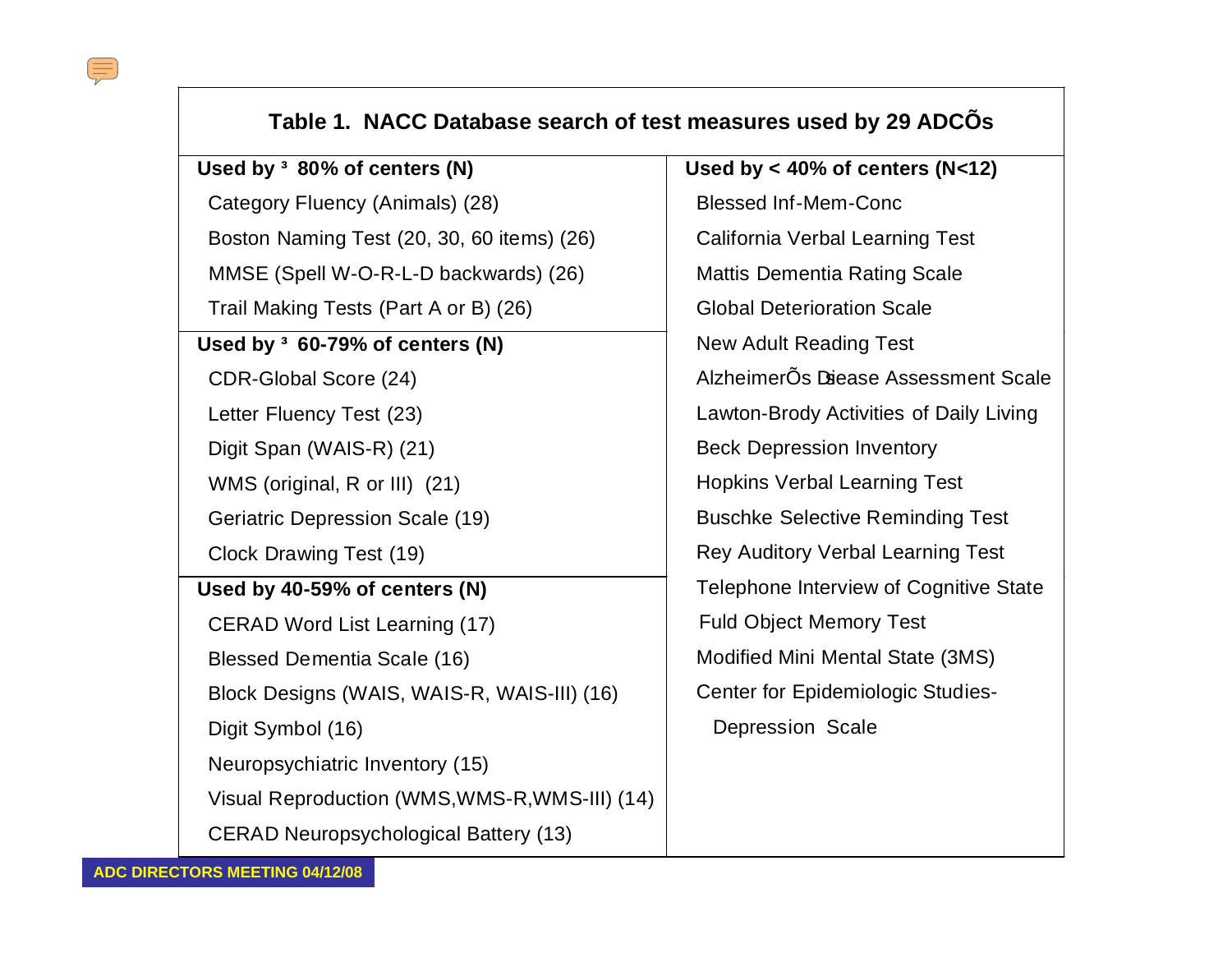#### UDS Neuropsychological Battery

| <b>DOMAIN/FUNCTION</b>    | <b>Instrument</b>                        |
|---------------------------|------------------------------------------|
| <b>Dementia Severity</b>  | <b>Mini Mental State Examination</b>     |
| <b>Attention</b>          | Digit Span Forward (WMS-R)               |
|                           | Digit Span Backward (WMS-R)              |
| <b>Processing Speed</b>   | Digit Symbol (WAIS-R)                    |
|                           | <b>Part A, Trail Making Test</b>         |
| <b>Executive Function</b> | <b>Part B, Trail Making Test</b>         |
| <b>Memory</b>             | Logical Memory, Story A (WMS-R)          |
|                           | <b>Immediate Recall</b>                  |
|                           | <b>Delayed Recall</b>                    |
| Language                  |                                          |
| <b>Verbal Fluency</b>     | <b>Animal list generation</b>            |
|                           | <b>Vegetable list generation</b>         |
| <b>Naming</b>             | <b>Boston Naming Test (30 odd items)</b> |

 $\sqrt{|||}$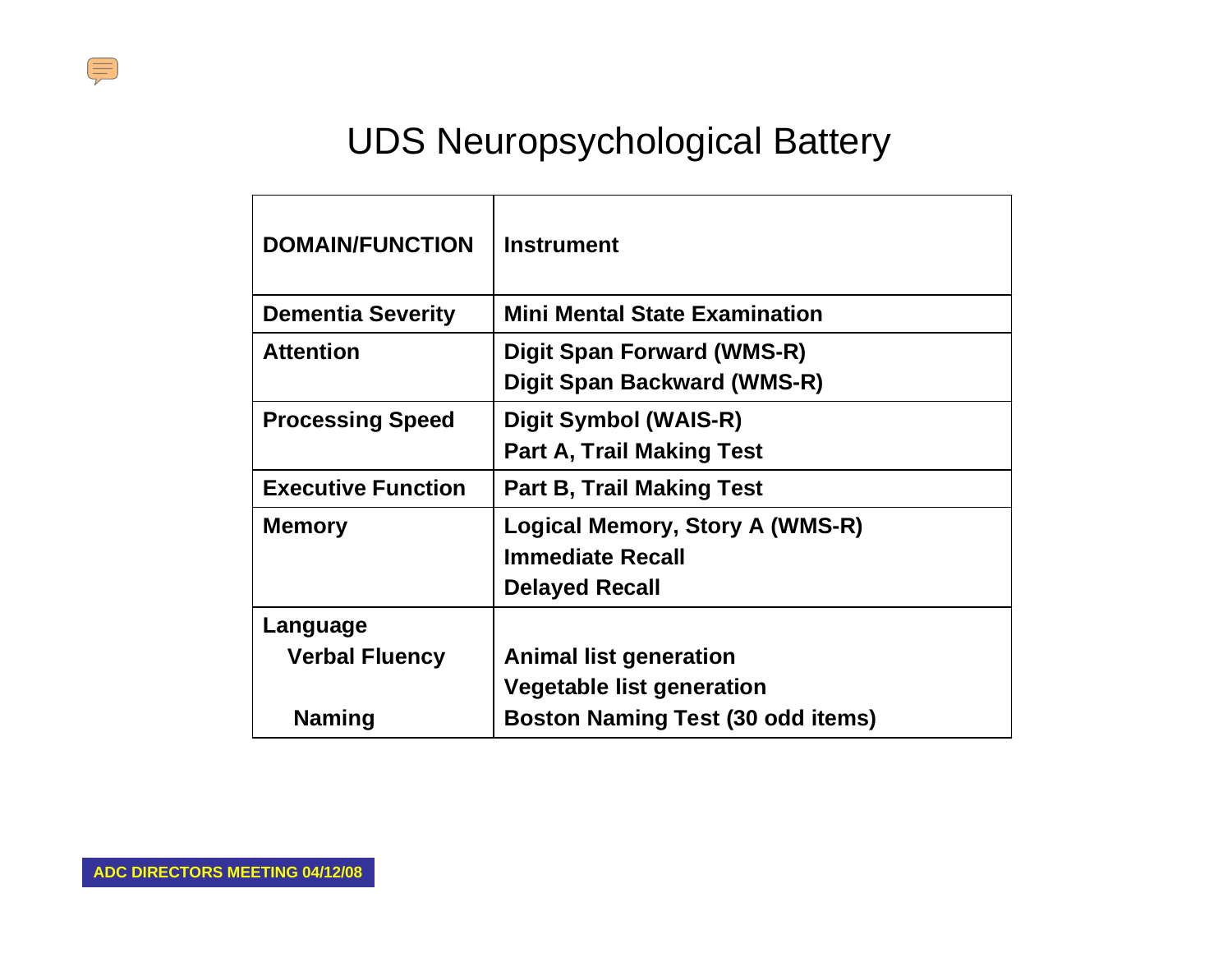# **ADC REFERRAL PATTERNS FOR CLINICALLY COGNITIVELY NORMAL**

**36% referred by friend or relative**

**21% clinics (geriatrics, memory disorders, other medical specialty)**

**14% ADC solicitation**

**4% Non ADC media** 

**25% Other and Unknown**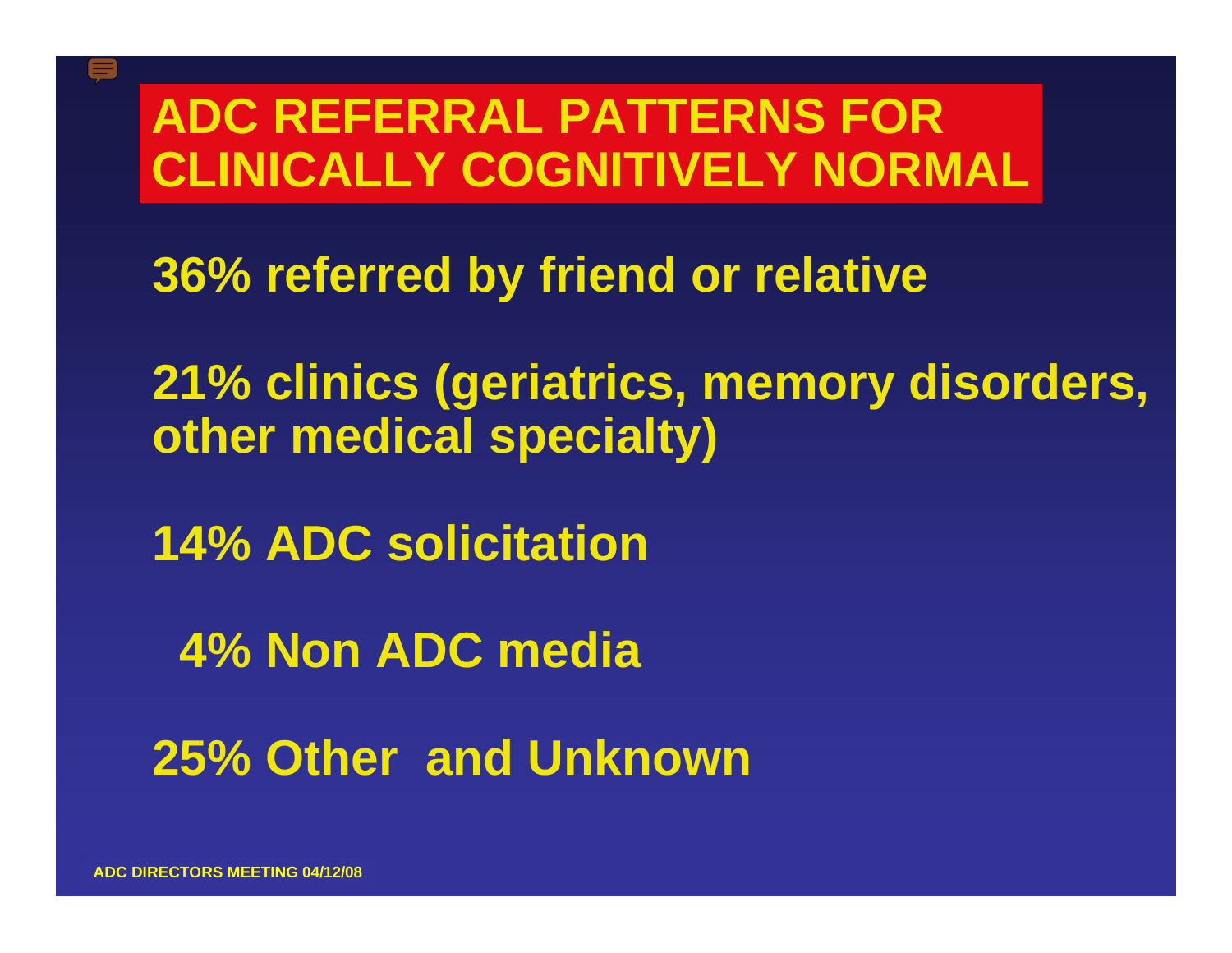# **INITIAL DATA ANALYSIS**

**TOTAL SUBJECTS WITH UDS DATA= 11,287**

**CRITERIA FOR INCLUSION**

**Clinically Cognitively Normal Subjects Clinical Dementia Rating=0 FAQ=0 Clinician judgment=No Dementia**

# **TOTAL= 3,268**

**Descriptive statistics by:**

**Gender Age Education**

**ADC DIRECTORS MEETING 04/12/08**

T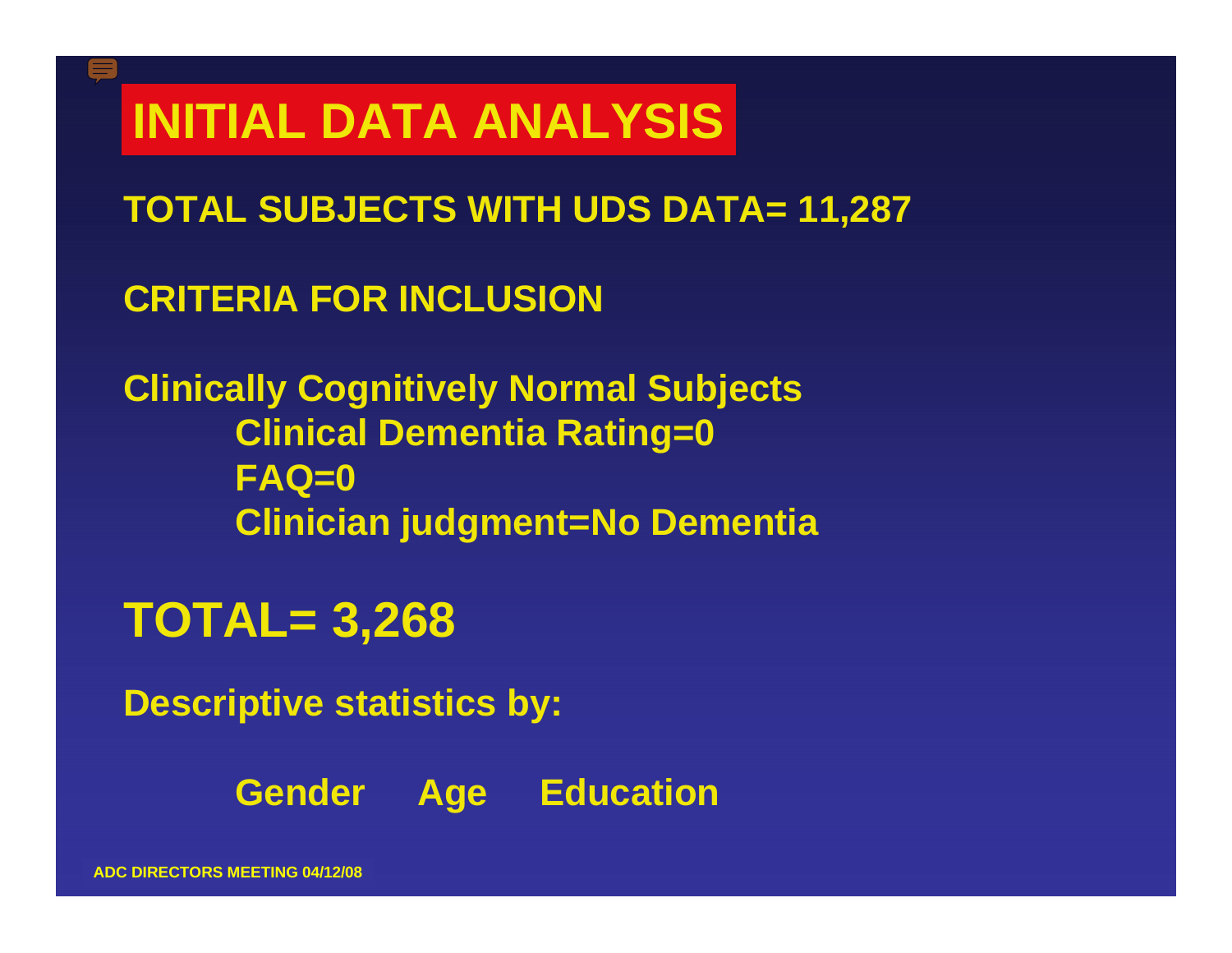|                                  | Table 3. Sample Distribution By Gender, Age and Education |                          |                |        |      |  |  |
|----------------------------------|-----------------------------------------------------------|--------------------------|----------------|--------|------|--|--|
|                                  | Age                                                       | <b>Education (Years)</b> | <b>Male</b>    | Female | N    |  |  |
|                                  | < 60 years                                                | <b>Total</b>             | 87             | 195    | 282  |  |  |
|                                  |                                                           | 212                      | 12             | 26     | 38   |  |  |
|                                  |                                                           | $13 - 15$                | 13             | 39     | 52   |  |  |
|                                  |                                                           | 16                       | 31             | 51     | 82   |  |  |
|                                  |                                                           | $17 +$                   | 31             | 79     | 110  |  |  |
|                                  | 60-69 years                                               | <b>Total</b>             | 252            | 584    | 836  |  |  |
|                                  |                                                           | 212                      | 42             | 109    | 151  |  |  |
|                                  |                                                           | $13 - 15$                | 45             | 148    | 193  |  |  |
|                                  |                                                           | 16                       | 56             | 113    | 169  |  |  |
|                                  |                                                           | $17 +$                   | 109            | 214    | 323  |  |  |
|                                  | 70-79 years                                               | <b>Total</b>             | 458            | 845    | 1303 |  |  |
|                                  |                                                           | 212                      | 59             | 195    | 254  |  |  |
|                                  |                                                           | $13 - 15$                | 69             | 208    | 277  |  |  |
|                                  |                                                           | 16                       | 133            | 182    | 315  |  |  |
|                                  |                                                           | $17 +$                   | 197            | 260    | 457  |  |  |
|                                  | 80-89 years                                               | <b>Total</b>             | 277            | 449    | 726  |  |  |
|                                  |                                                           | 212                      | 66             | 119    | 185  |  |  |
|                                  |                                                           | $13 - 15$                | 39             | 96     | 135  |  |  |
|                                  |                                                           | 16                       | 82             | 108    | 190  |  |  |
|                                  |                                                           | $17 +$                   | 90             | 126    | 216  |  |  |
|                                  | $90 + years$                                              | <b>Total</b>             | 45             | 76     | 121  |  |  |
|                                  |                                                           | 212                      | 12             | 27     | 39   |  |  |
|                                  |                                                           | $13 - 15$                | $\overline{7}$ | 21     | 28   |  |  |
|                                  |                                                           | 16                       | 15             | 12     | 27   |  |  |
| <b>Courtesy Nate Mercaldo MS</b> |                                                           | $17 +$                   | 11             | 16     | 27   |  |  |
| <b>ADC DIRECTORS MEETING 04/</b> | <b>GRAND TOTAL</b>                                        |                          | 1119           | 2149   | 3268 |  |  |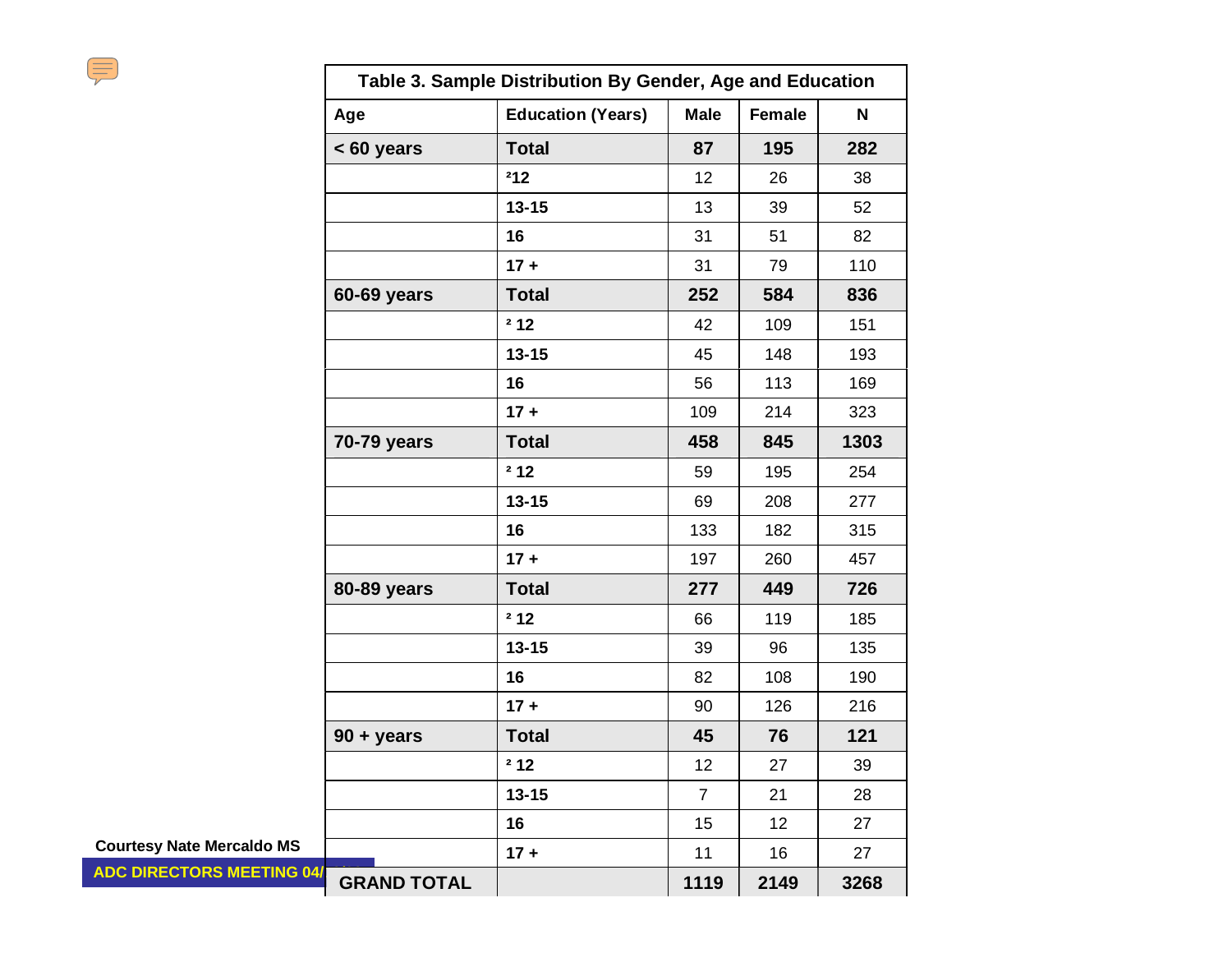### **SCORE DISTRIBUTIONS BY TEST**

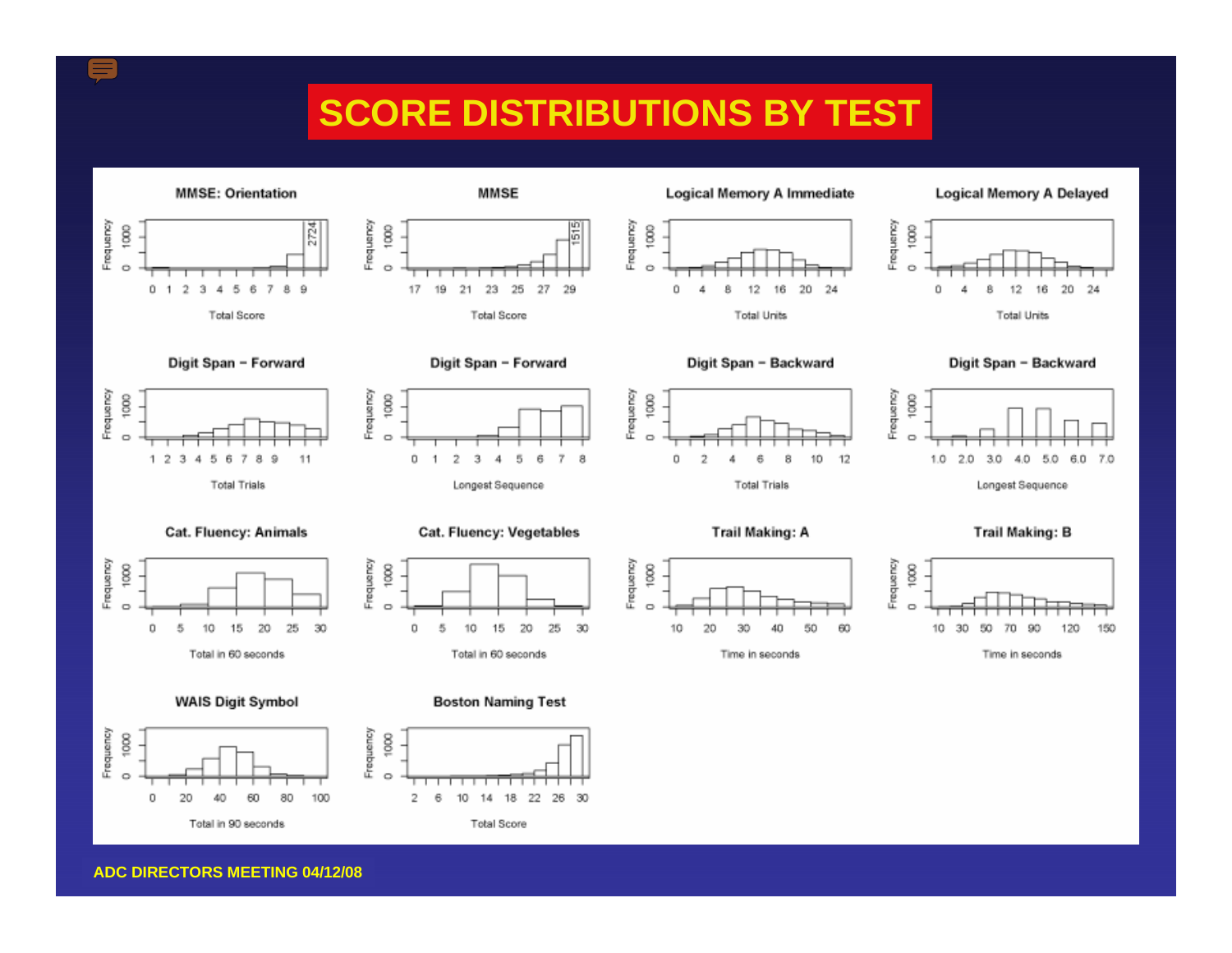# **LINEAR REGRESSION MODELS TOEXAMINE GENDER, AGE, EDUCATION**

# **ALL 3 INFLUENCE SCORES**

## **NEED SEPARATE NORMS BASED ON EACH**

# **MORE SOPHISTICATED MODELS**

# **USE OVERLAPPING AGE RANGES?**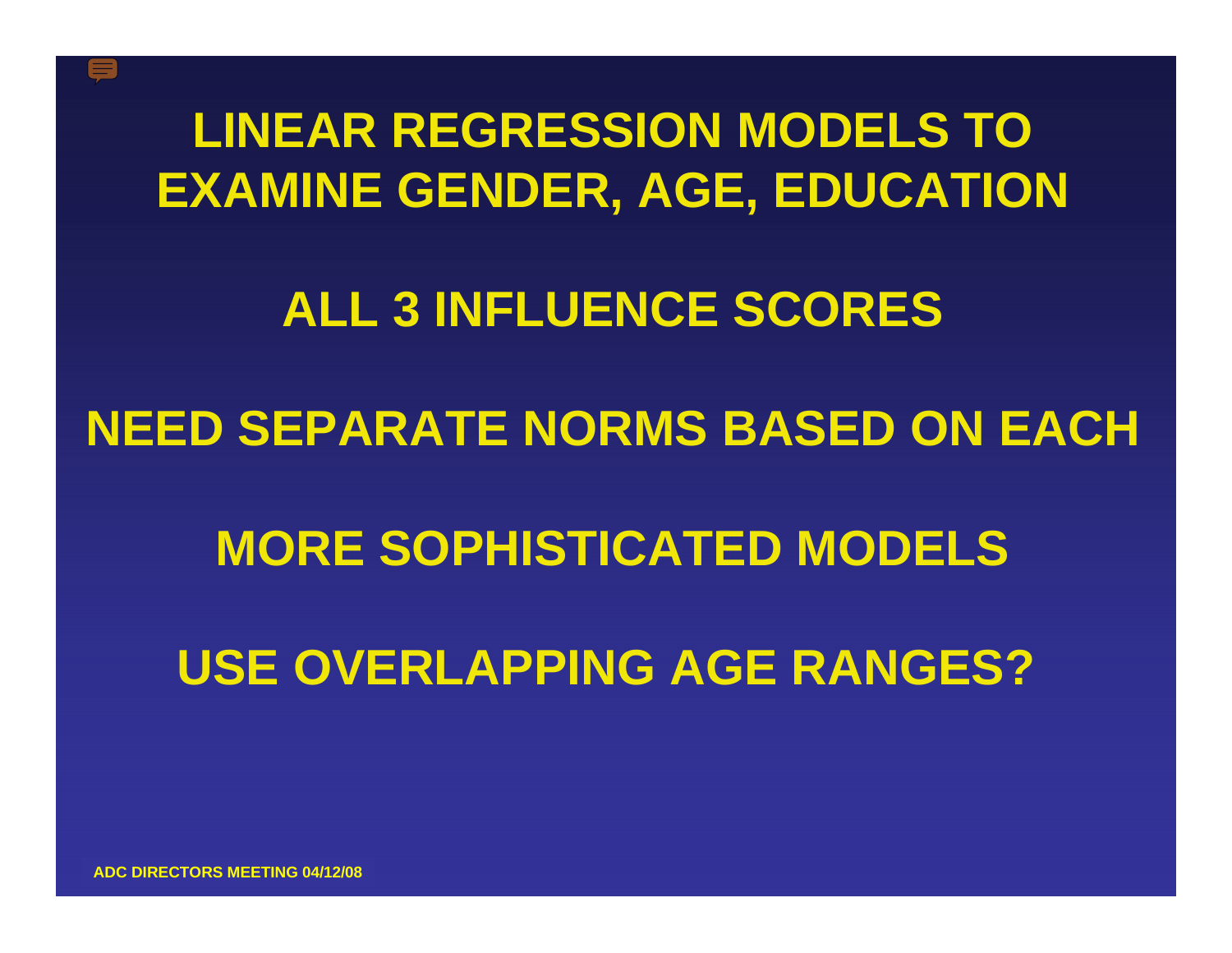

### **ANALYZE PATIENT DATA**

### **LONGITUDINAL STUDIES**

#### **VIDEO TO STANDARDIZE ADMINISTRATION**

#### **METHODS FOR ESTABLISHING NORMS**

### **MORE MINORITY SUBJECTS NEEDED**

**ADD MEASURES SENSITIVE TO NON AD DEMENTIA ASPIRATION? CONSIDER MOVING TO COMPUTERIZEDTESTS VALIDATED AGAINST CURRENTBATTERY**